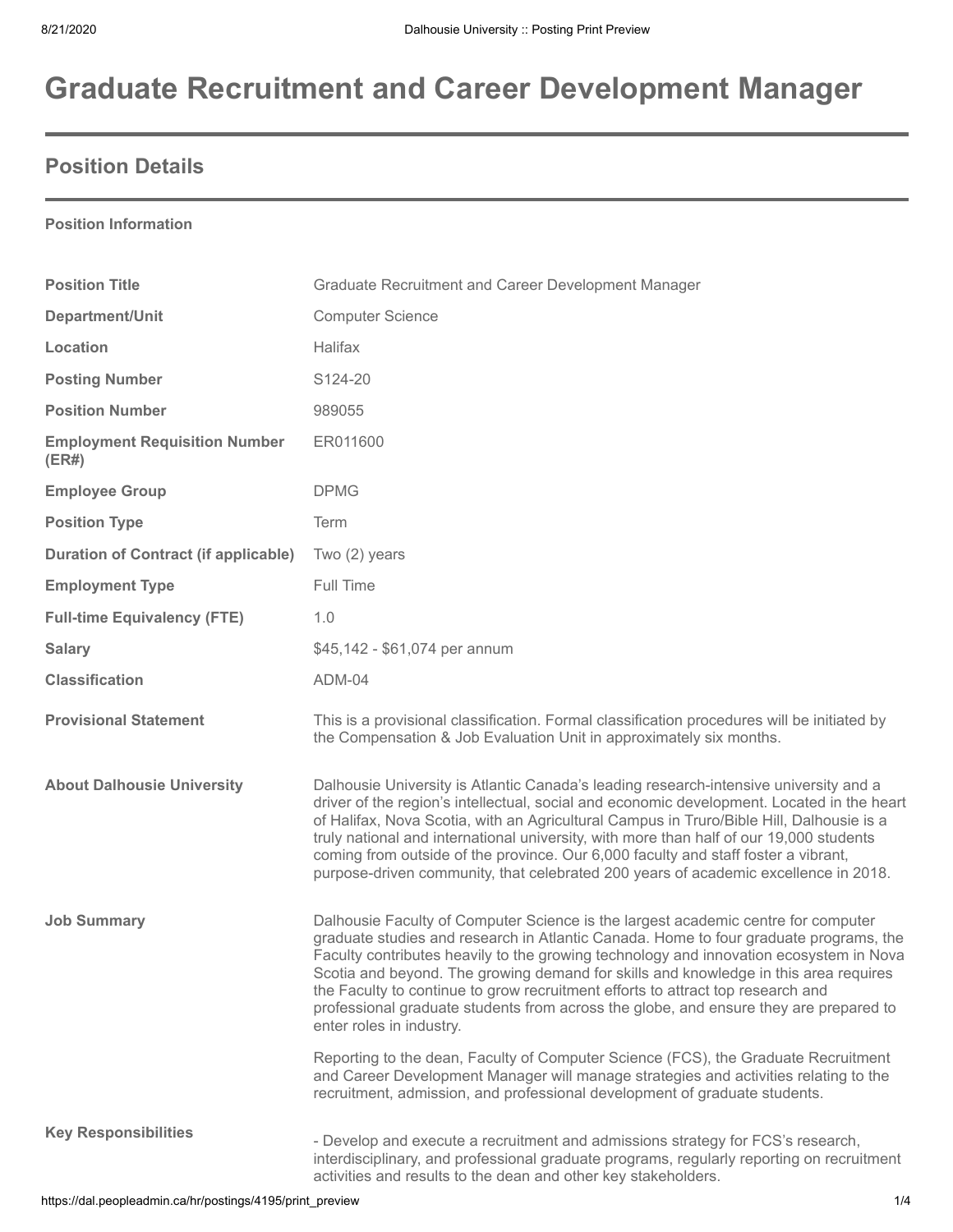|                                  | - Manage all activities and processes relating to graduate recruitment including market<br>research, events and presentations, and the Faculty's PhD Fellowship program, working<br>closely with program directors, graduate adminstrators and communications and<br>marketing.                                                                                                                                                                                                                                                                                                                                                                                                                                                                                                                                                                                                            |
|----------------------------------|--------------------------------------------------------------------------------------------------------------------------------------------------------------------------------------------------------------------------------------------------------------------------------------------------------------------------------------------------------------------------------------------------------------------------------------------------------------------------------------------------------------------------------------------------------------------------------------------------------------------------------------------------------------------------------------------------------------------------------------------------------------------------------------------------------------------------------------------------------------------------------------------|
|                                  | - Respond to recruitment and admissions queries from applicants. Track and address<br>bottlenecks in the application process, working with the Graduate Administration staff to<br>ensure the smooth processing of applications, generation of recommendations, and<br>communications with candidates.                                                                                                                                                                                                                                                                                                                                                                                                                                                                                                                                                                                     |
|                                  | - Support the career development of students primarily in the Faculty's professional and<br>interdisciplinary master's programs, identifying and targeting the intersecting needs of<br>industry, the digital sector and student career paths.                                                                                                                                                                                                                                                                                                                                                                                                                                                                                                                                                                                                                                             |
|                                  | - Work closely with industry partners, faculty members and Dalhousie's Science,<br>Information Technology and Engineering (SITE) Co-op Office to develop career<br>development opportunities for students. This includes planning workshops and<br>networking sessions, integrating career development into curriculum, and developing<br>specific supports for international students.                                                                                                                                                                                                                                                                                                                                                                                                                                                                                                    |
|                                  | - Develop and maintain close working relationships with applicants, industry partners,<br>other academic institutions, faculty and staff members, student societies, Dalhousie's<br>Faculty of Graduate Studies and SITE Co-op Office, and international recruitment<br>agents.                                                                                                                                                                                                                                                                                                                                                                                                                                                                                                                                                                                                            |
| <b>Note</b>                      | Travel within the Maritime provinces and across Canada will be required on an as<br>needed basis and subject to ongoing pandemic guidelines.                                                                                                                                                                                                                                                                                                                                                                                                                                                                                                                                                                                                                                                                                                                                               |
| <b>Qualifications</b>            | Undergraduate degree, ideally in business, marketing, or related field, plus<br>approximately three to five years relevant experience (or equivalent combination of<br>training and experience). Experience in a post-secondary environment, recruitment,<br>sales and/or business development preferred. Strong social media skills as well as<br>experience in public speaking, event planning, marketing, and/or project oversight are<br>required. Must have demonstrated strong interpersonal and communication (verbal and<br>written) skills. Excellent organizational skills and the ability to work independently and<br>strategically are required. Knowledge of Canadian education systems; graduate<br>programs in Atlantic Canada and beyond; and post-secondary education and<br>employment outcomes for technology graduates in Canada and internationally is<br>preferred. |
| <b>Job Competencies</b>          | The successful candidate is expected to demonstrate proficiency in Dalhousie's core<br>and leadership competencies (https://www.dal.ca/dept/leaders.html), in particular:                                                                                                                                                                                                                                                                                                                                                                                                                                                                                                                                                                                                                                                                                                                  |
|                                  | - Self-Awareness & Professionalism<br>- Integrity<br>- Respect & Inclusion<br>- Adaptability<br>- Knowledge & Thinking Skills<br>- Communication<br>- Service                                                                                                                                                                                                                                                                                                                                                                                                                                                                                                                                                                                                                                                                                                                              |
| <b>Additional Information</b>    | Dalhousie University supports a healthy and balanced lifestyle. Our total compensation<br>package includes a defined benefit pension plan, health and dental plans, a health<br>spending account, an employee and family assistance program and a tuition assistance<br>program.                                                                                                                                                                                                                                                                                                                                                                                                                                                                                                                                                                                                           |
| <b>Application Consideration</b> | Applications from university employees and external candidates are given concurrent<br>consideration. Among short-listed candidates, university employees will be given special<br>consideration.                                                                                                                                                                                                                                                                                                                                                                                                                                                                                                                                                                                                                                                                                          |
|                                  | We thank all applicants for their interest, however, only candidates selected for an<br>interview will be contacted.                                                                                                                                                                                                                                                                                                                                                                                                                                                                                                                                                                                                                                                                                                                                                                       |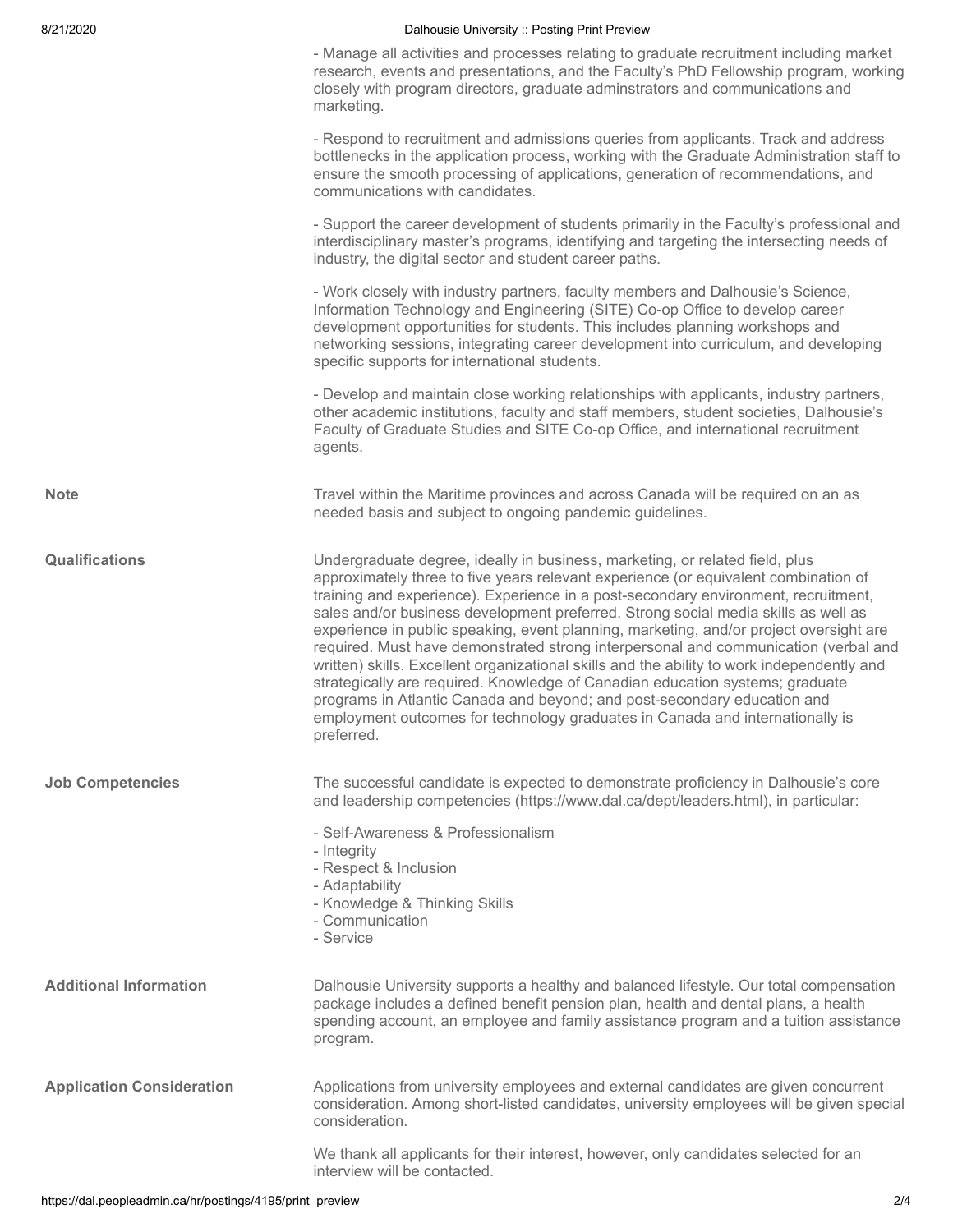| <b>Diversity Statement</b>                                                   | Dalhousie University is committed to fostering a collegial culture grounded in diversity<br>and inclusiveness. The university encourages applications from Indigenous persons,<br>persons with a disability, racially visible persons, women, persons of a minority sexual<br>orientation and/or gender identity, and all candidates who would contribute to the<br>diversity of our community. For more information, please visit<br>www.dal.ca/hiringfordiversity. |  |  |
|------------------------------------------------------------------------------|----------------------------------------------------------------------------------------------------------------------------------------------------------------------------------------------------------------------------------------------------------------------------------------------------------------------------------------------------------------------------------------------------------------------------------------------------------------------|--|--|
| <b>Posting Detail Information</b>                                            |                                                                                                                                                                                                                                                                                                                                                                                                                                                                      |  |  |
| <b>Number of Vacancies</b>                                                   | One                                                                                                                                                                                                                                                                                                                                                                                                                                                                  |  |  |
| <b>Duration of Posting</b>                                                   | 15 business days                                                                                                                                                                                                                                                                                                                                                                                                                                                     |  |  |
| <b>Open Date</b>                                                             | 08/21/2020                                                                                                                                                                                                                                                                                                                                                                                                                                                           |  |  |
| <b>Close Date</b>                                                            | 09/11/2020                                                                                                                                                                                                                                                                                                                                                                                                                                                           |  |  |
| <b>Additional Advertising Requirements</b>                                   |                                                                                                                                                                                                                                                                                                                                                                                                                                                                      |  |  |
| <b>Org Code - Account Number for</b><br><b>Payment for Advertising Costs</b> |                                                                                                                                                                                                                                                                                                                                                                                                                                                                      |  |  |
| <b>Sharable Job Description Available</b> Yes                                |                                                                                                                                                                                                                                                                                                                                                                                                                                                                      |  |  |
| <b>Hiring Initiator</b>                                                      | Anne Publicover                                                                                                                                                                                                                                                                                                                                                                                                                                                      |  |  |
| <b>Assigned HR Advisor</b>                                                   | <b>Reenat Akhter</b>                                                                                                                                                                                                                                                                                                                                                                                                                                                 |  |  |
| <b>Open Until Filled</b>                                                     | <b>No</b>                                                                                                                                                                                                                                                                                                                                                                                                                                                            |  |  |
| <b>Special Instructions to Applicant</b>                                     |                                                                                                                                                                                                                                                                                                                                                                                                                                                                      |  |  |
| <b>Quick Link for Direct Access to</b><br><b>Posting</b>                     | http://dal.peopleadmin.ca/postings/4195                                                                                                                                                                                                                                                                                                                                                                                                                              |  |  |
| <b>Pass Message</b>                                                          | Thank you for your interest in this position. The screening and selection process is<br>currently underway and will continue until a successful candidate is chosen. Should<br>review of your qualifications result in a decision to pursue your candidacy, you will be<br>contacted.                                                                                                                                                                                |  |  |
| <b>Fail Message</b>                                                          | Thank you for your interest in this position. Based on your responses to the questions on<br>the employment application, you do not meet the minimum qualifications for this<br>position. Please do not let this discourage you from applying for other positions that<br>interest you.                                                                                                                                                                              |  |  |
| <b>Recruitment Metrics Information</b>                                       |                                                                                                                                                                                                                                                                                                                                                                                                                                                                      |  |  |
| <b>Reason Search Canceled</b>                                                |                                                                                                                                                                                                                                                                                                                                                                                                                                                                      |  |  |

**Reason Search Failed**

# **Supplemental Questions**

Required fields are indicated with an asterisk (\*).

# **Documents Needed to Apply**